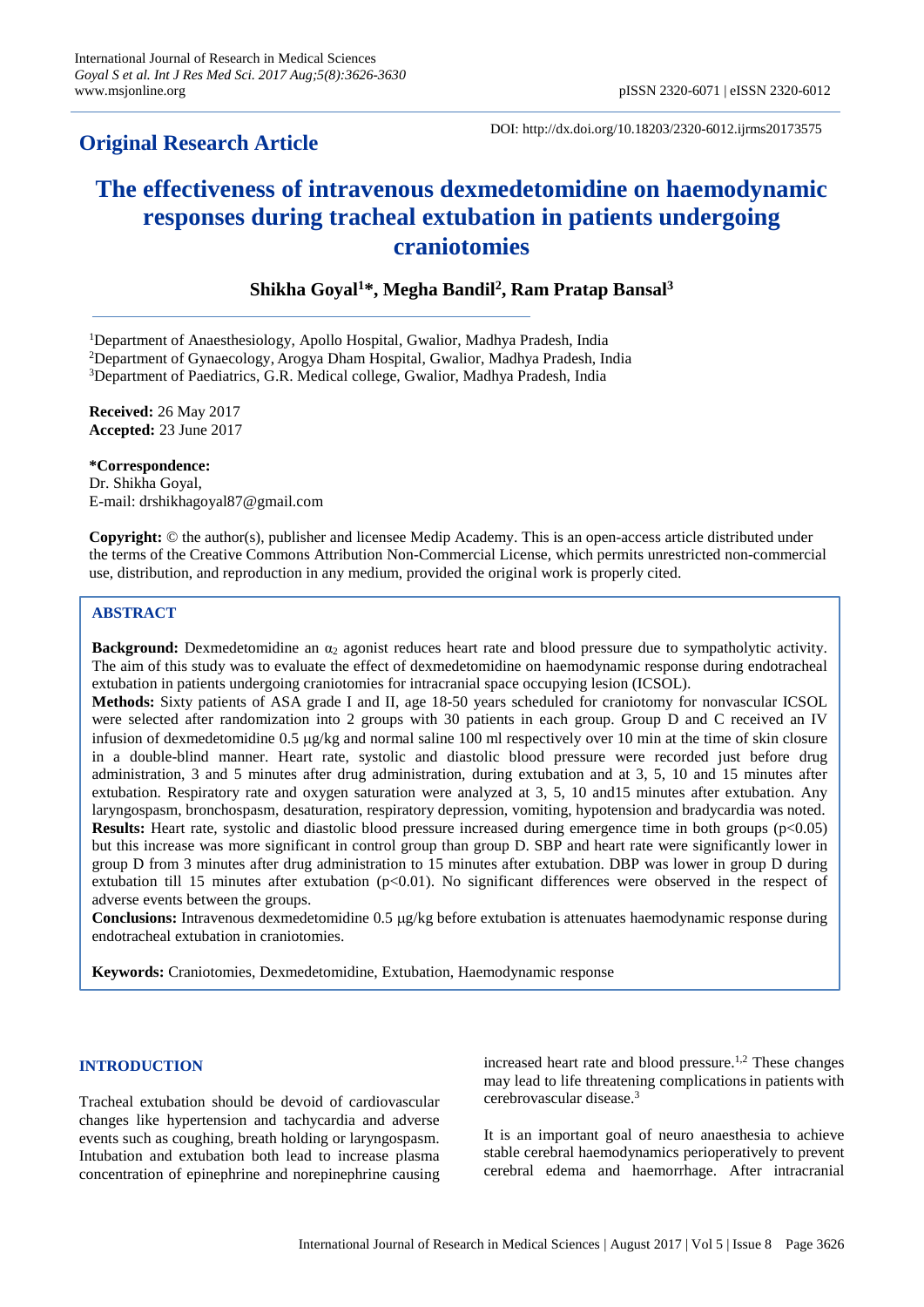surgery, acute hypertension may also increase morbidity and mortality by raising intracranial pressure, or disrupting the delicate postoperative haemostatic state.<sup>4</sup>

Different drugs and methods have been used to prevent haemodynamic response during extubation such as local anaesthetics, calcium channel blockers and vasodilators. 5- 7

Dexmedetomidine hydrochloride is a highly selective, specific and potent  $\alpha_2$  adrenergic agonist (1620:1  $\alpha_2$  to  $\alpha_1$ ) drug which is S-enantiomer of medetomidine.<sup>8</sup> It decreases the sympathetic outflow and noradrenergic activity thereby decreasing blood pressure and heart rate. It also has sedative, analgesic and anaesthetic sparing properties without producing respiratory depression.<sup>9</sup>

This study was undertaken to evaluate the beneficial effects of intravenous dexmedetomidine in attenuation of haemodynamic responses during extubation in craniotomies for ICSOL under general anaesthesia.

## **METHODS**

The present study was approved by the Ethics Committee of the Institution. This study was conducted as prospective, randomized, placebo controlled, double blind study.

Sixty patients of ASA grade I and II, age group 18 to 50 years of either sex admitted for craniotomies for nonvascular ICSOL under general anaesthesia were included for study. Patients with cardiopulmonary diseases, hepatic dysfunction, renal dysfunction, psychiatric illness, pregnant and lactating patients and any patient who required postoperative ventilation were excluded from study.

After taking written informed consent from patients, preanesthetic assessment of all the selected patients were done with complete history and physical examination. Routine investigations like complete blood count, blood sugar, blood urea, serum creatinine, chest X-ray and ECG were done.

Patients were randomized into 2 groups of 30 patients each via sealed envelope technique. Group C (control): 100 ml normal saline IV infusion over a period of 10 minutes. Group D: 0.5 μg/kg inj. dexmedetomidine in 100 ml normal saline slow IV infusion over 10 minutes. Study drugs were given at the time of skin closure.

Patients were kept nil orally for 6 hours before procedure. All patients were uniformly premeditated with inj. glycopyrrolate 0.2 mg IM 30 minutes before shifting to operation theatre.

Upon arrival of the patient in the operation theatre, intravenous access with 18 G cannula was established. Patients were monitored by heart rate (bpm), systolic and diastolic blood pressure (mmHg), respiratory rate and oxygen saturation  $(SpO<sub>2</sub>)$ .

All the drugs administered by a person who not involved in study to avoid bias. Patients were medicated with inj. pentazocine IV 0.5 mg/kg followed by preoxygenation with 100% oxygen for 3 minutes. Induction of general anaesthesia was done with inj. thiopentone sodium 5 mg/kg. Endotracheal intubation was facilitated with intravenous succinylcholine 1.5 mg/kg and ventilation with 100% oxygen for 1 minute. General anaesthesia was maintained with nitrous oxide and oxygen (66:33) and isoflurane (0.5-1%) given by Bain's circuit with intermittent dosage of non-depolarizing muscle relaxant IV vecuronium loading dose- 0.04 mg/kg and intermittent dose - 0.01 mg/kg throughout surgical procedure. At the time of skin closure, isoflurane was discontinued and study drug was given in 100 ml saline over a period of 10 minutes. Residual neuromuscular blockage was reversed with inj. neostigmine (0.05 mg/kg) and inj. glycopyrrolate (0.01 mg/kg) IV. Once patient met the signs of adequate reversal extubation was performed and all patients were given O2 by face mask during recovery period. Values for HR, SBP and DBP were recorded just before the study drug administration( $A_0$ ) which taken as baseline value for comparison and 3, 5 minutes after the study drug administration  $(A_3 \text{ and } A_5)$  and at extubation  $(E)$ , 3, 5, 10 and 15 minutes after extubation  $(E_3, E_5, E_{10}, E_6)$  $E_{15}$ ). Respiratory rate and SpO<sub>2</sub> were recorded at 3, 5, 10 and 15 minutes after extubation.

Patients were closely observed for bradycardia (below 20% of basal value), hypotension (below 20% of basal value) and desaturation (<85%) during intra and postoperative period. During postoperative period along with above nausea, vomiting, respiratory depression and shivering were also recorded if occurred. Any complication if occurred was treated with appropriate medications.

The observations were recorded and subjected to statistical analysis using statistics calculator SPSS 17.00 version. Student's t test was used for analysis of quantitative and  $\chi^2$  (chi square) test was used to analyze qualitative data. p-value  $\langle 0.05 \rangle$  was taken statistically significant.

### **RESULTS**

The patients in 2 groups were comparable for age, sex, weight, duration of anaesthesia (Table 1). The difference between 2 groups was insignificant (p>0.05).

Baseline values such as heart rate, SBP and DBP were comparable in both groups (p>0.05). Compared to baseline values, there was increase in heart rate at  $A_3$ which keep on increasing up to extubation after that heart rate slightly decreased but remained higher to baseline value in group C. In group D, heart rate decreased below the baseline value at 3 and 5 minutes after study drug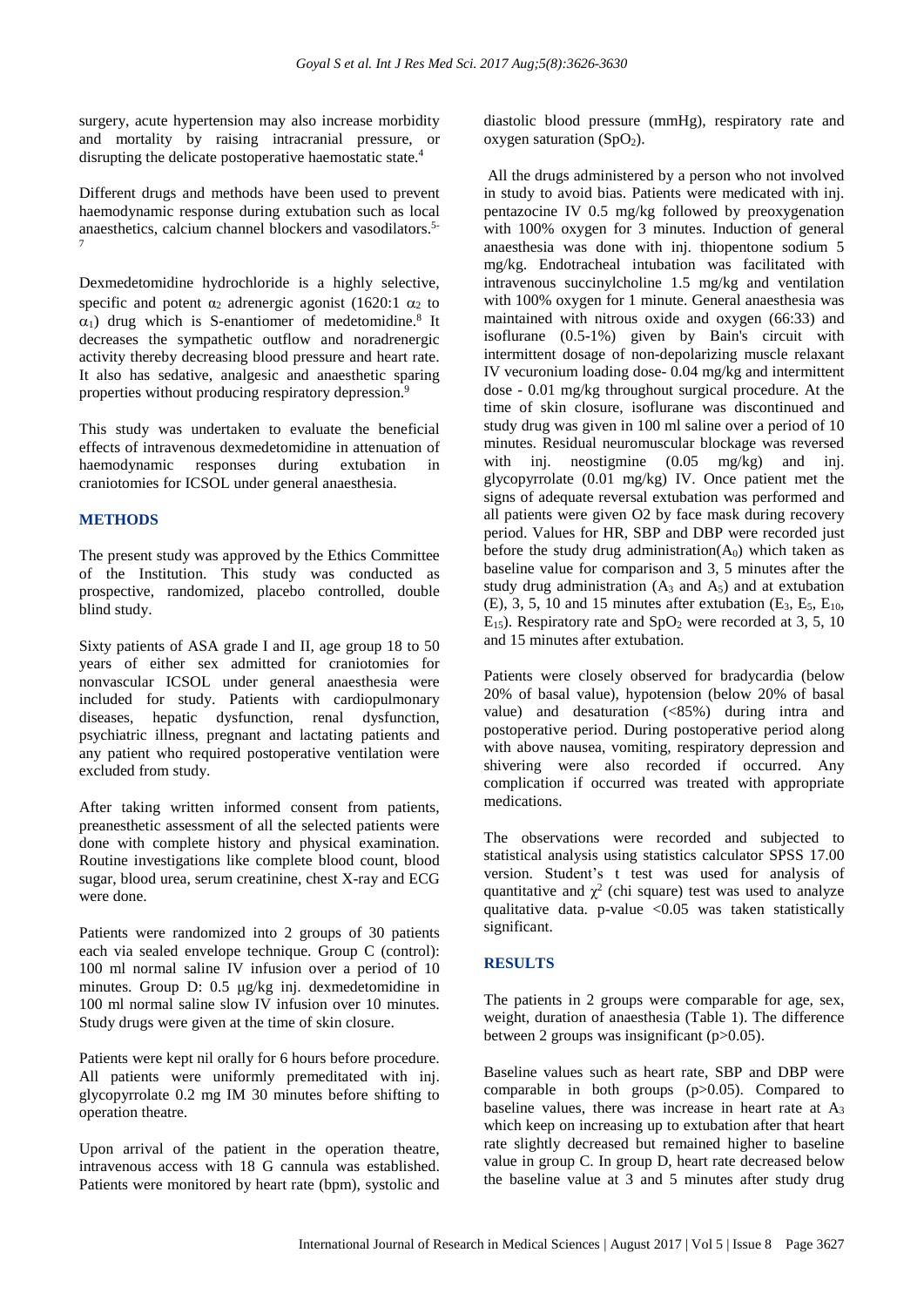administration. During extubation heart rate increased above the baseline value which came to baseline value at  $E_3$  after that it decreased again and remain below the baseline value. On comparing group C with group D, heart rate was significantly higher in group  $C$  (p<0.01) at all study time interval.

## **Table 1: Demographic profile of two groups (Mean±SD)**.

| <b>Variables</b>                    | <b>Group C</b>                 | <b>Group D</b>    |
|-------------------------------------|--------------------------------|-------------------|
| Age (years)                         | $38.26 \pm 10.65$ <sup>*</sup> | $35.83 \pm 10.88$ |
| Sex                                 | 14:16                          | 18:12             |
| Weight $(Kg)$                       | $60.63 + 9.74$                 | $63.33 \pm 8.98$  |
| Duration of<br>anaesthesia (minute) | $176.66 \pm 38.10$             | 175.66±43.12      |

### **Table 2: Comparison of changes in mean heart rate in 2 groups at various time intervals.**

| <b>Time in</b><br>minutes | <b>Group-C</b><br>$(\text{mean}\pm\text{SD})$ | <b>Group-D</b><br>$(mean \pm SD)$ | Р.<br>value |
|---------------------------|-----------------------------------------------|-----------------------------------|-------------|
| A <sub>0</sub>            | $80.83 \pm 11.45$                             | $83.13 \pm 12.21$                 | 0.45        |
| $A_3$                     | $81.63 \pm 10.98$                             | $72.80 \pm 10.11$                 | 0.002       |
| A <sub>5</sub>            | $83.10 \pm 11.17$                             | 74.76±10.47                       | 0.004       |
| E                         | $104.03 \pm 17.65$                            | $87.46 \pm 13.24$                 | 0.000       |
| E <sub>3</sub>            | $100.03 \pm 17.02$                            | 83.10±12.26                       | 0.000       |
| E <sub>5</sub>            | $96.63 \pm 16.08$                             | 79.80±11.35                       | 0.000       |
| $E_{10}$                  | 92.20±14.39                                   | $77.23 \pm 11.37$                 | 0.000       |
| $E_{15}$                  | $90.50 \pm 11.24$                             | $74.63 \pm 11.07$                 | 0.000       |

Measurement points; A0: during study drug administration, A3: 3 minutes after drug administration, A5: 5 minutes after drug administration, E: at the time of extubation, E3: 3 minutes after extubation,  $E_5$ : 5 minutes after extubation,  $E_{10}$ : 10 minutes after extubation, E15: 15 minutes after extubation.  $D =$  dexmedetomidine,  $C =$  control.

In group C as compared to baseline value  $(A_0)$ , there was increase in SBP at 3 minutes after the study drug administration  $(A_3)$  which continuously increased up to extubation, after that SBP slightly decreased but it remains higher to baseline value. In group D, as compared to baseline value SBP decreased at 3 and 5 minutes after study drug administration. During extubation SBP increased above the baseline value and reach to baseline value at  $E_3$ . After that it was decreasing below the baseline value. During comparison of group D and C, SBP was significantly higher in group C  $(p<0.01)$ at all time interval.

Compared to baseline values, in group C there was increase in DBP at A<sup>3</sup> which keep on increasing up to extubation. After that DBP slightly decrease but remain higher to baseline value. In group D, mean DBP was decrease at  $A_3$  and  $A_5$  after study drug administration while it increased during extubation. At 3 minutes after extubation DBP reached near to baseline value. After that it keep on decreasing and reached below the baseline value. As compared to group C DBP was lower in group D during extubation and 3, 5, 10 and 15 minutes after extubation ( $p<0.01$ ).

### **Table 3: Comparison of changes in mean systolic blood pressure in 2 groups at various time intervals.**

| Time in<br>minutes | Group-C<br>$(mean \pm SD)$ | <b>Group-D</b><br>$(mean \pm SD)$ | P-value |
|--------------------|----------------------------|-----------------------------------|---------|
| $A_0$              | 123.83±9.40                | 120.96±9.49                       | 0.245   |
| $A_3$              | 124.86±9.53                | 114.40±8.89                       | 0.000   |
| A <sub>5</sub>     | $126.60 \pm 11.42$         | $116.03 \pm 11.93$                | 0.001   |
| E                  | $145.93 \pm 8.25$          | $126.26 \pm 13.13$                | 0.000   |
| E <sub>3</sub>     | $141.13 \pm 7.41$          | $121.83 \pm 12.06$                | 0.000   |
| E <sub>5</sub>     | $136.73 \pm 6.95$          | $118.66 \pm 12.93$                | 0.000   |
| $E_{10}$           | 132.70±6.75                | $115.83 \pm 12.00$                | 0.000   |
| $E_{15}$           | $128.96 \pm 8.05$          | $113.56 \pm 11.49$                | 0.000   |

Measurement points; A0: during study drug administration, A3: 3 minutes after drug administration, A5: 5 minutes after drug administration, E: at the time of extubation, E3: 3 minutes after extubation,  $E_5$ : 5 minutes after extubation,  $E_{10}$ : 10 minutes after extubation, E15: 15 minutes after extubation.  $D =$  dexmedetomidine,  $C =$  control.

## **Table4: Comparison of changes in mean diastolic blood pressure in 2 groups at various time intervals.**

| <b>Time in</b><br>minutes | Group-C<br>$(\text{mean}\pm S\textbf{D})$ | <b>Group-D</b><br>$(mean \pm SD)$ | <b>P-value</b> |
|---------------------------|-------------------------------------------|-----------------------------------|----------------|
| $A_0$                     | $76.86 \pm 8.90$                          | $78.73 \pm 7.66$                  | 0.388          |
| $A_3$                     | $77.96 \pm 8.37$                          | 74.36±9.48                        | 0.125          |
| A <sub>5</sub>            | 78.70±8.22                                | $75.23 \pm 10.95$                 | 0.171          |
| E                         | $95.73 \pm 9.36$                          | $83.30+9.78$                      | 0.000          |
| E <sub>3</sub>            | $92.26 \pm 9.02$                          | $79.36 \pm 8.20$                  | 0.000          |
| E <sub>5</sub>            | $89.63 \pm 7.71$                          | $76.76 \pm 8.28$                  | 0.000          |
| $E_{10}$                  | $86.03 \pm 6.77$                          | $74.33 \pm 8.02$                  | 0.000          |
| $E_{15}$                  | $82.50 \pm 6.80$                          | $72.33 \pm 7.62$                  | 0.000          |

Measurement points; A0: during study drug administration, A3: 3 minutes after drug administration, A5: 5 minutes after drug administration, E: at the time of extubation, E3: 3 minutes after extubation,  $E_5$ : 5 minutes after extubation,  $E_{10}$ : 10 minutes after extubation, E15: 15 minutes after extubation.  $D =$  dexmedetomidine,  $C =$  control.

No significant difference was observed in respiratory rate and  $SpO<sub>2</sub>$  after extubation until end of study among 3 groups.

One and 2 patients had nausea (3.33%) and shivering (6.66%) respectively in control group. Beside these, no untoward side effects like laryngospasm, bronchospasm, respiratory depression, breath holding, desaturation occurred in any group. None of the patients had bradycardia and hypotension in patients of both groups.

## **DISCUSSION**

Tracheal extubation is associated with similar problems as occur during intubation. During extubation increased heart rate and blood pressure may result in complications such as cardiac failure, pulmonary edema and cerebral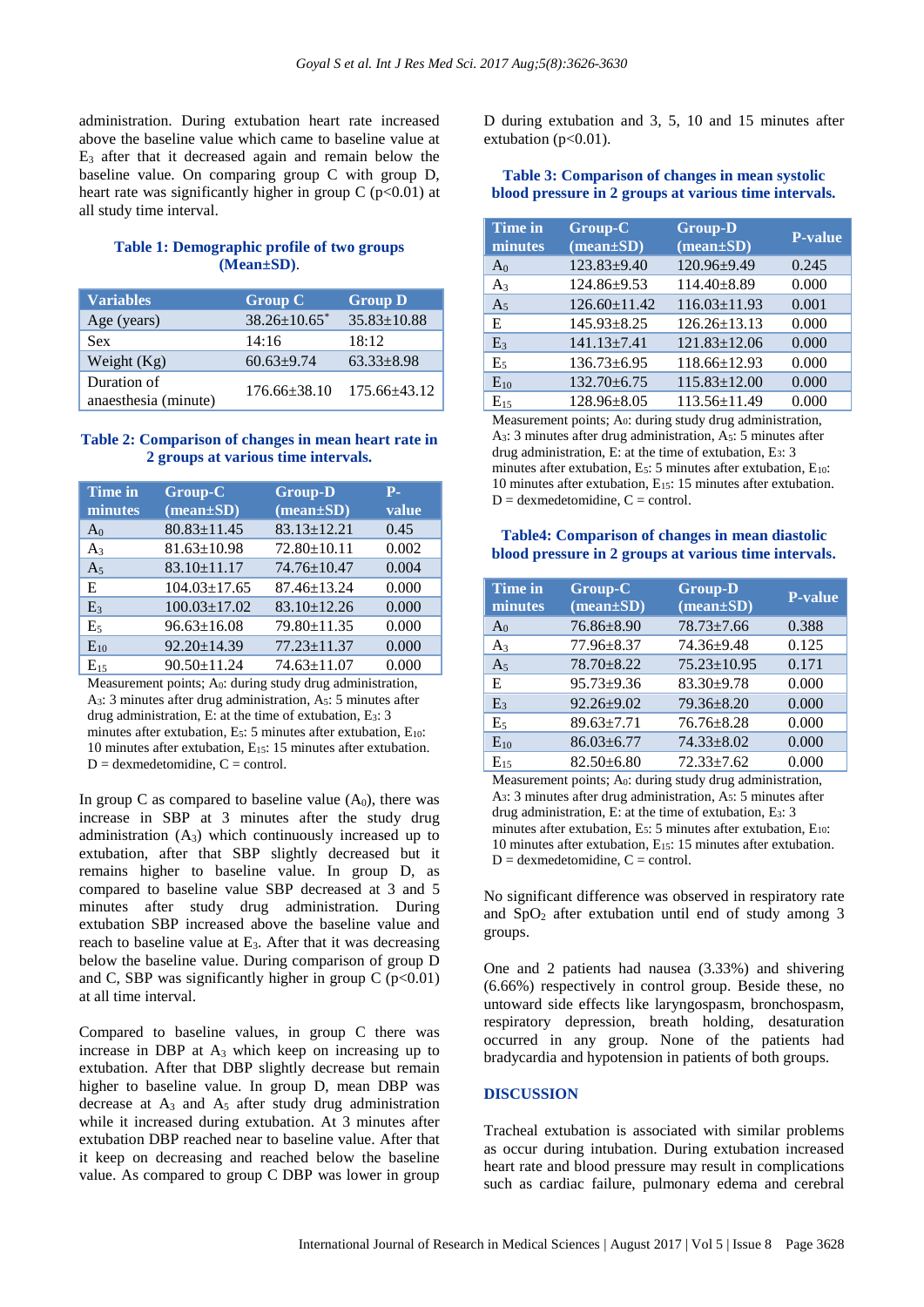vascular haemerage.<sup>10</sup> Proposed mechanism behind these haemodynamic changes is increased sympathetic activity and release of catecholamines. Dexmedetomidine, active D isomer of medetomidine  $(4-1-2,3-dimethylphenyl)$  ethyl}-1H-imidazole) is a highly specific and selective  $\alpha_2$ adrenoceptor agonist.<sup>11,12</sup> It has sympatholytic properties, produce sedation and analgesia and frequently used in monitored anaesthesia care unit. <sup>13</sup> It effectively prevents circulatory response to tracheal intubation. 14

This study was planned with aim to evaluate the effects of dexmedetomidine on heart rate, systolic and diastolic blood pressure (SBP and DBP) during extubation. We observed in this study that during extubation there was significant increase in heart rate and blood pressure in both groups but dexmedetomidine infusion at the time of skin closure led to a decrease in pressure response following extubation. The mean heart rate, SBP and DBP were lower in dexmedetomidine as compared to control group but none of patients suffered from bradycardia and did not required dose reduction.

Aksu R et al used 0.5 µg/kg dexmedetomidine and 1 µg/kg fentanyl for attenuation of stress response during extubation in patients undergoing rhinoplasty and found that dexmedetomidine was superior than fentanyl for blunting haemodynamic response.<sup>15</sup> Guler G et al used same dose of dexmedetomidine as was used in present study and found similar results which correlate with our findings.<sup>16</sup> Dexmedetomidine produces dose dependent decrease in heart rate and blood pressure associated with a decrease in serum norepinephrine concentration. In CNS, activation of α-2 receptor leads to decrease in sympathetic outflow and an increase in vagal activity.<sup>9</sup>

Turan G et al done their study with 0.5 µg/kg dexmedetomidine before extubation in intracranial surgery and concluded that there was significant decrease in heart rate, SBP and DBP in dexmedetomidine group.<sup>17</sup>

In study by Jain D et al, it has been shown a significant reduction in heart rate and blood pressure during extubation with use of dexmedetomidine. <sup>18</sup> Lawerence et al used single dose dexmedetomidine before study and observed reduced the need for anaesthetic and postoperative analgesia and attenuates cardiovascular response to intubation and extubation.<sup>19</sup> Our findings are well supported by Bindu B et al.<sup>20</sup>

Respiratory rate and  $SpO<sub>2</sub>$  were comparable among all the 3 groups. Our findings are consistent with the study done by Aksu R et al. 15

Present study observed insignificant difference in incidence of adverse effect between 2 groups. This correlate with study done by Guler G et al and Turan G et al as they found no significant difference between the dexmedetomidine group and control group in respect to complications. 16,17

## **CONCLUSION**

Intravenous dexmedetomidine attenuates the haemodynamic response during extubation in craniotomies without increasing the recovery period.

*Funding: No funding sources Conflict of interest: None declared Ethical approval: The study was approved by the Institutional Ethics Committee*

## **REFERENCES**

- 1. Paulissian R, Salem MR, Joseph NJ, Braverman B, Cohen HC, Crystal GJ, et al. Hemodynamic responses to endotracheal extubation after coronary artery bypass grafting. Anesth Analg. 1991;73(1):10-5.
- 2. Lowrie A, Johnson PL, Fell D, Robinson SL. Cardiovascular and plasma catecholamine responses at tracheal extubation. Br J Anaesthesia. 1992;68(3):261-3.
- 3. Parida S, Badhe A. Emergence hypertension in patients undergoing intracranial surgery. Int J Anesthesiol. 2008;22:1.
- 4. Basali A, Mascha EJ, Kalfas I, Schubert A. Relation between perioperative hypertension and intracranial hemorrhage after craniotomy. Anesthesiol. 2000;93(1):48-54.
- 5. Sharma VB, Prabhakar H, Rath GP, Bithal PK. Comparison of dexmedetomidine and lignocaine on attenuation of airway and pressor responses during tracheal extubation. J Neuroanaesthesiol Crit Care. 2014;1:50-5.
- 6. Mikawa K, Nishina K, Maekawa N, Obara H. Attenuation of cardiovascular responses to tracheal extubation; Verapamil versus Diltiazem. Anaesthesia and Analgesia 1996;82(6):1205-10.
- 7. Nagatani A, Shibata O, Haseba S, Fukuzaki M, Tomiyasu S, Tsuzaki K, et al. The effect of nitroglycerin ointment on cardiovascular functions in hypertensive patients during emergence from anesthesia. Masui. Japanese J Anesthesiol. 1989;38(10):1312-6.
- 8. Bhana N, Goa KL, McClellan KJ. Dexmedetomidine. Drugs. 2000;59(2):263-8.
- 9. Gertler R, Brown HC, Donald H. Mitchell DH, Silvius EN. Dexmedetomidine: a novel sedativeanalgesic agent. Proceedings. 2001;14(1):13-21.
- 10. Alkaya MA, Saraçoglu KT, Pehlivan G, Eti Z, Goguş FY. Effects of esmolol on the prevention of haemodynamic responses to tracheal extubation after craniotomy operations. Turk J Anaesth Reanim. 2014;42(2):86-90.
- 11. Virtanen R, Savola JM, Saano V, Nyman L. Characterization of selectivity, specificity and potency of medetomidine as an  $\alpha_2$ -adrenoceptor agonist. Eu J Pharmacol. 1988;150(1-2):9-14.
- 12. Scheinin M, Kallio A, Koulu M, Viikari J, Scheinin H. Sedative and cardiovascular effects of